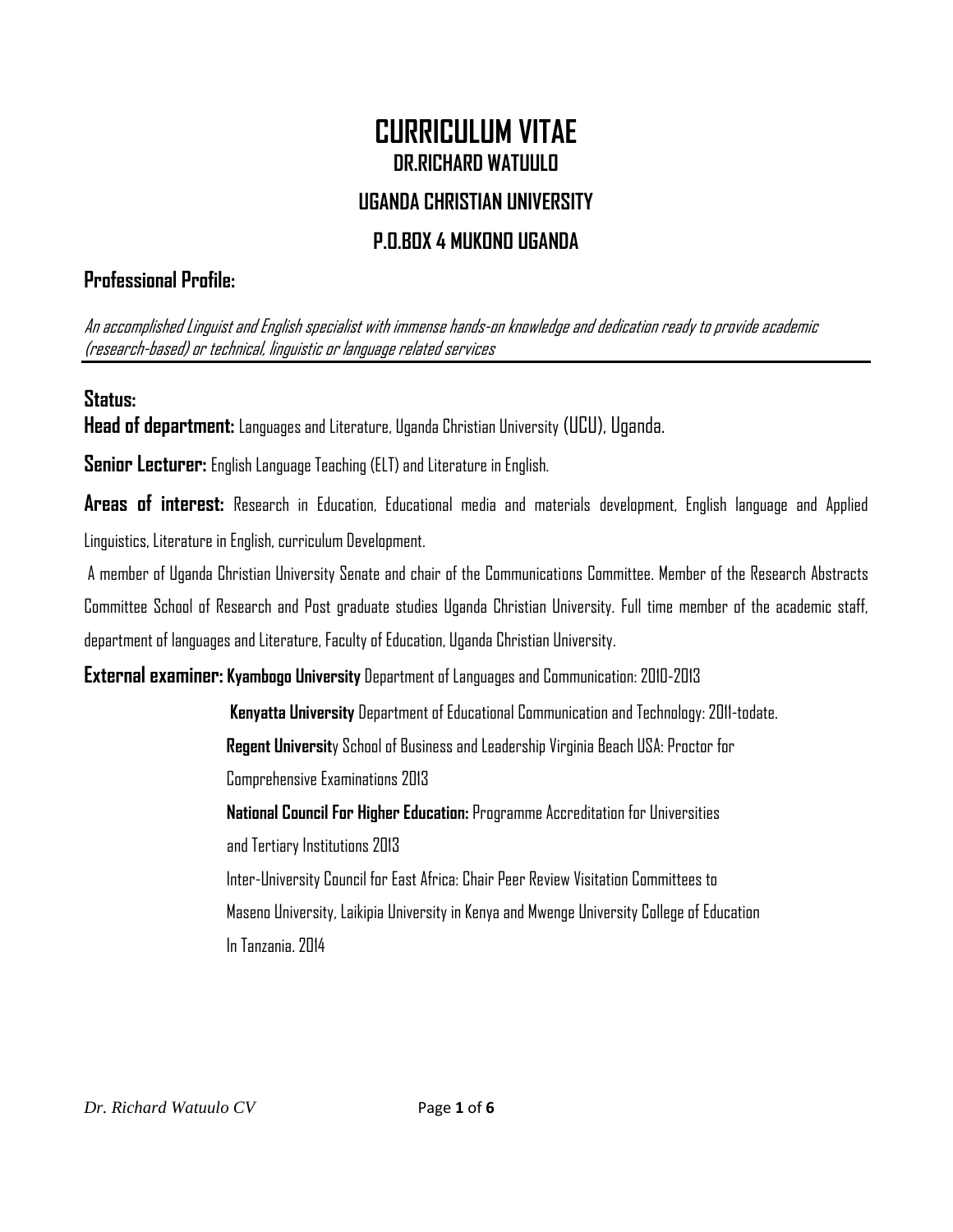## **Work Address:**

Department of Languages and Literature Uganda Christian University P.O.BOX 4 Mukono Uganda Telephone: + 256-77-466-7770/ + 256- 79-477-0840/ +256-77-277-0840 Email[: rwatuulo@ucu.ac.ug](mailto:rwatuulo@ucu.ac.ug) OR [rwatuulo@yahoo.com](mailto:rwatuulo@yahoo.com) **Nationality:** Ugandan

# **Training Orientation**

2007: PhD. English Language Teaching (ELT): Thesis Title: "Rethinking Policy Review in English Language Education In Developing Nations; The Case of Uganda 1990-2001". University of Portsmouth, United Kingdom. 2000: Master of Arts in Applied Linguistics and Teaching English as a foreign Language (TEFL). Thesis Title: "An investigation into the adoption of a Learner –Centred Approach to English Language Teaching in Selected secondary schools in Uganda" 1996: Bachelor of Education. Institute of Teacher Education Kyambogo. 1990: Diploma in Education. National Teachers' College Nagongera

## **Other Qualifications**

2000; Certificate in Professional and Continuing education: Managing Staff Development in the learning process, University of Portsmouth, United Kingdom.

### **Employment record**

2010 to- date: Head of department: Languages and Literature, Uganda Christian University, (Responsible for the day to day running of the department in terms of supervising academic staff to ensure compliance with set university academic standards and chairing department meetings)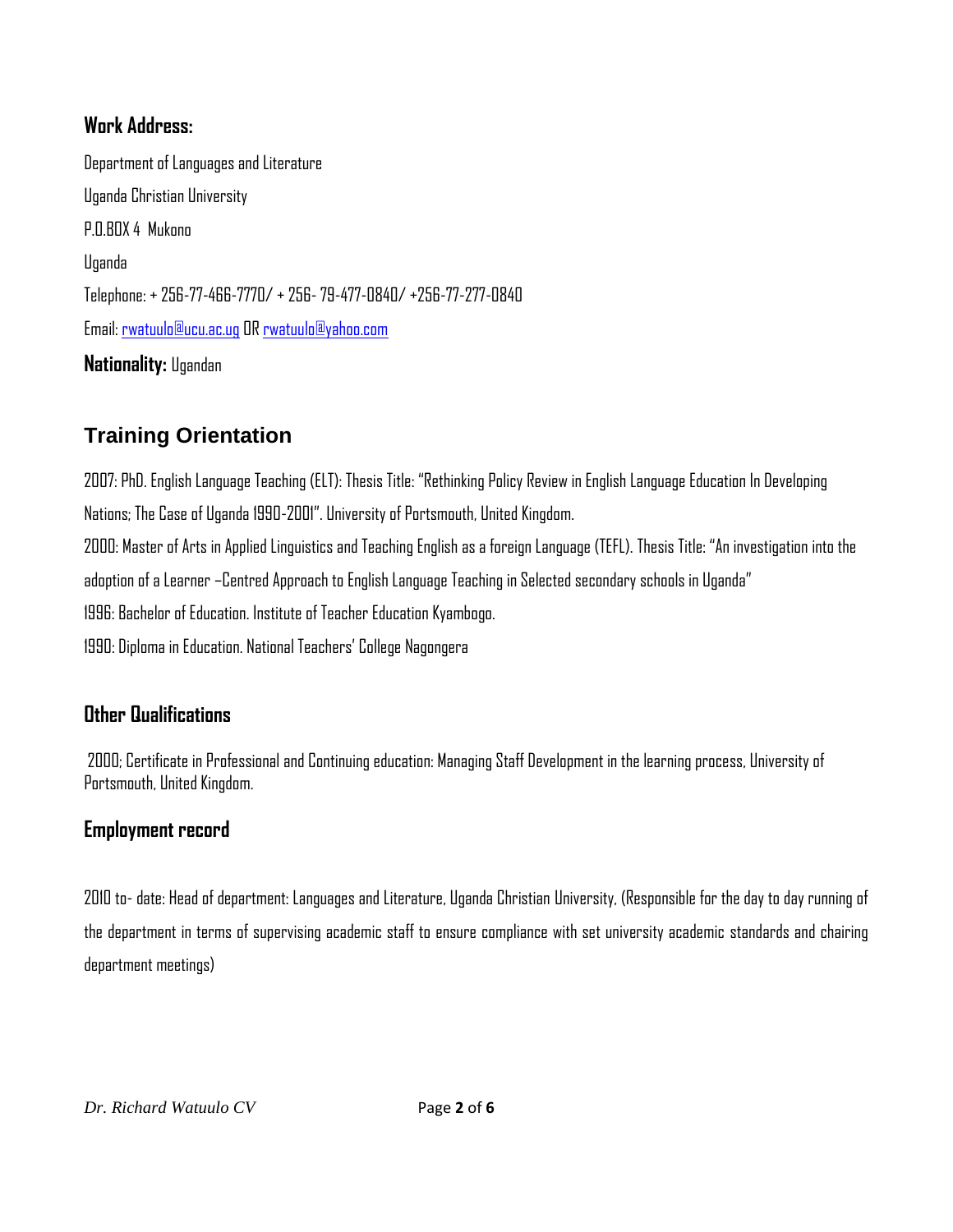2010 to date: Senior lecturer in English Language teaching and Literature. Teach undergraduate and Postgraduate Language and Education students, Supervise Undergraduate and postgraduate students' Proposal and Theses, conduct Research, act as an internal examiner; write Project Proposals for Funding.

2008-2009: Senior Lecturer, Uganda Christian University, Mbale Campus. Teach instructional methods, Curriculum Development and Materials design, Conduct Research and Seminars

1997-2003: Assistant Coordinator, Mbale Teacher's Resource Centre Uganda. Monitored implementation of programmes for inservice teacher training in secondary schools in Eastern Uganda. Assisted Language and Literature teachers conduct research using the philosophy of the Multi-disciplinary, Multi-annual Research Program (MMRP) and Participatory Action Oriented Research (PAOR)

2001-2005: Lecturer, Islamic University in Uganda (IUIU), Mbale. Taught instructional Methods, Technology and Media in Education,

English Language and Literature Education. Taught Communication Skills and, supervised undergraduate dissertations.

1990-2002: Graduate High school Teacher of English Language and Literature, Nabumali High School Mbale Uganda.(English Language and Literature in English.

#### **Seminars and Conference Papers**

2013 National conference for teachers of English Language and Literature, Uganda, Uganda Christian University. April 4<sup>th</sup>-5<sup>th</sup>

2013 TESOL International Convention and English Language Expo, Dallas, Texas, USA. March 20th -23rd

- 2010 Developing Comprehensive Christian Education Faculty Enrichment Program Nairobi, Kenya. December 15<sup>th</sup>- 18<sup>th</sup>-
- 2010 International Conference on Religion, Peace and Development. Principals Hall, Uganda Christian University. May 24<sup>th</sup>- 25<sup>th</sup>
- 2006 English and Literature National Seminar, hosted by the department of Language Education, School of Education, Makerere University, Kampala. 5-6<sup>th</sup> June

#### **Further Training**

IT Skills: MS Word and PowerPoint, Internet and webpage design, Intranet

Other Skills: Research Skills and Education Consultancy.

#### **Achievements**

2010 Played a key role in writing the draft proposal for the Research and Development Centre (RDC) at Uganda Christian University, Mbale Campus

*Dr. Richard Watuulo CV* Page **3** of **6**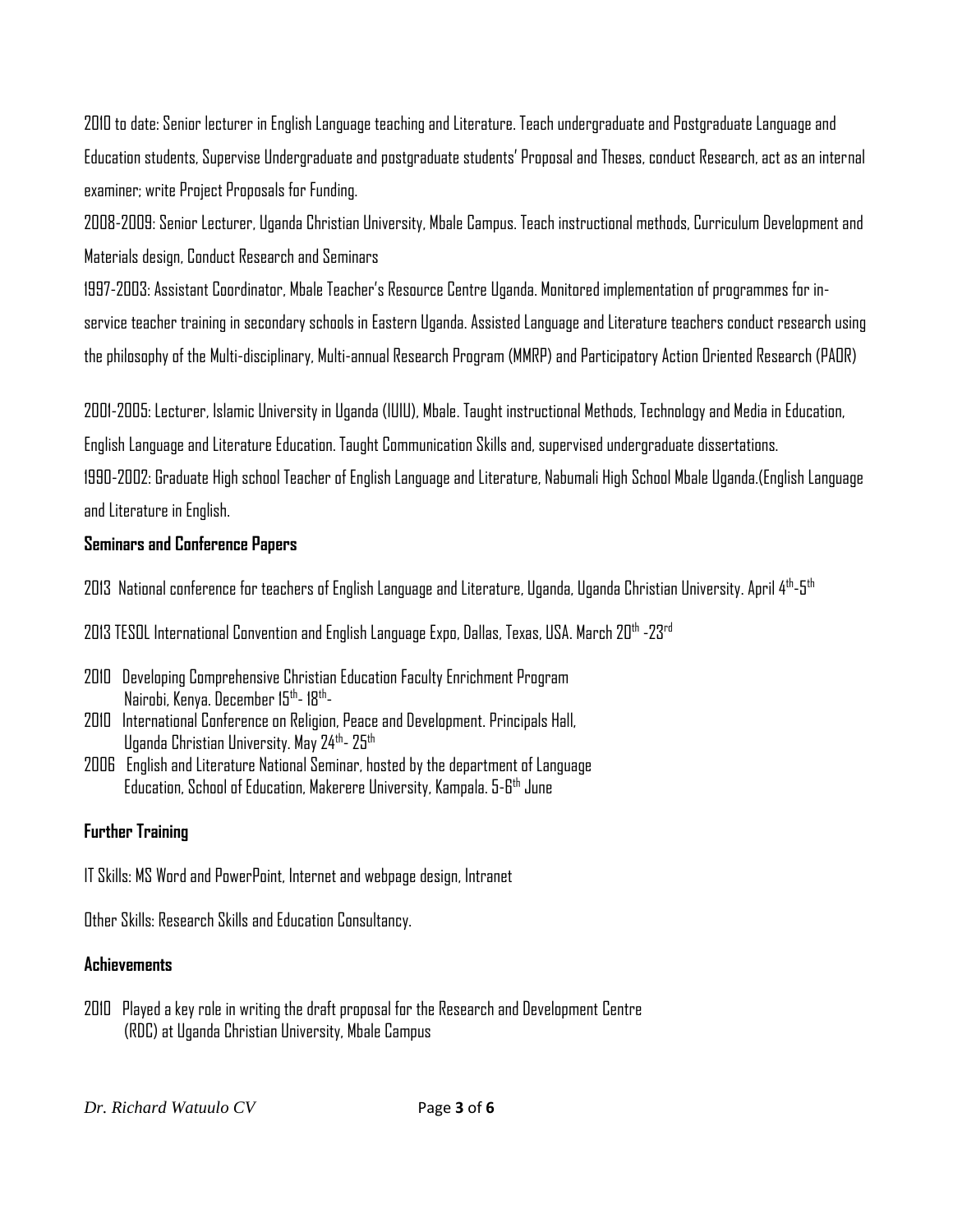- 2009 Played a key role within the team that revised a students' workbook for Writing and Study Skills (edition currently in use) at Uganda Christian University
- 2007 Was part of a team that reviewed the relevance of research for international students At the university of Portsmouth, UK
- 2006 Supervised a research project for National Union of Researchers and Research Users of Uganda (NURU) in Butaleja District

#### **PhD Research project supervision for Uganda Christian University:**

Boniface Kereere Zabajungu: The Challenges of Translating and Revising the Bible (Proposal stage 2011- to date)

#### **PhD Research projects supervision externally examined for Kenyatta University:**

Joan Mwende Kiema-Ngunnzi; Factors Exacerbating Sexual Abuse of School Children by Primary School Teachers in Makueni District, Makueni County, Kenya 2013 Harrison M. Mulwa: A Study of Communicative Approach: Implementation and Implications on French Pedagogy in selected secondary schools in Central Province, Kenya 2013 Andama George Morara: Aetiology of Instructional Practices for Reading in English in Rural primary schools in Kisii Central District, Kiisi County, Kenya 2014

#### **Master of Arts in Literature Research Dissertations Supervised for Uganda Christian University:**

Asasira Nancy: Language and Social Reality In Mary Karooro Okurut's selected Novels 2011 Kamerembo Hamm: A comparative Study of Upon this Mountain and The African Child 2012 Kabasinguzi Maureen: An Analysis of the Poetry of Suzan Kiguli 2012 Ikiror Florence: Gender representation in Lango Folktales 2013 Akol Mary Gorreti: Biblical Imagery in Anne Bradstreet Settler Poetry and Timothy Wangusa's A pattern of Dust Alum Suzan: Gender Presentation in Popular Theatre among the Basoga 2013 Nambusi Ethel: Portrayal of the underworld in Dante and Tutola 2013 Nabusi Halimah: Elements of the sublime in King Solomon's Song of Songs and OKot p' Bitek's Song of Lawino 2013 Mbabazi Judith: A comparative study of Ngugi and Alex la Guma's Protest literature 2013 Tibererwa Eve: Aesthetics and Ethics in the Plays of John Ruganda 2013 Vita Patrick: Content and Style in Lugbara Oral Narratives 2014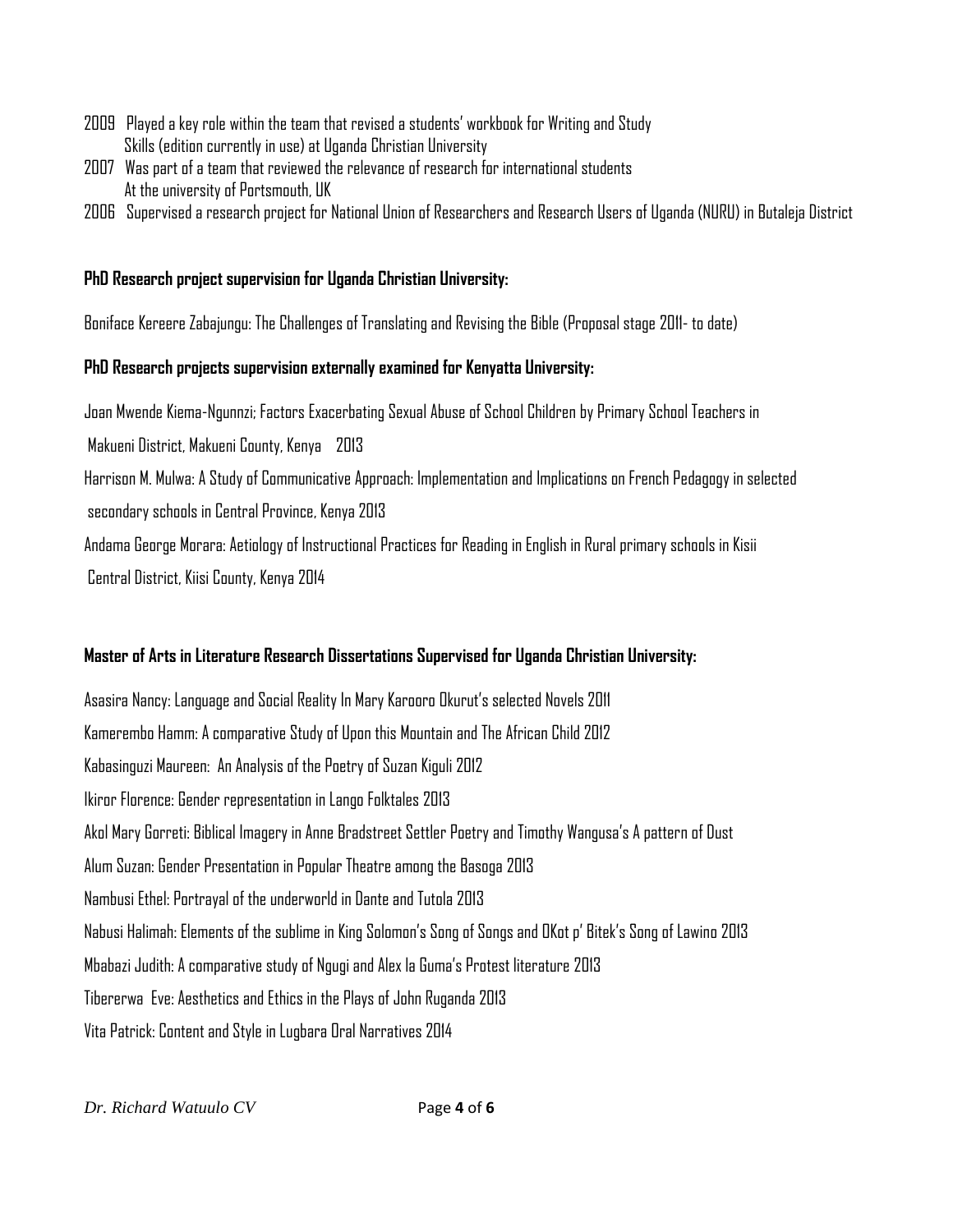#### **Master of Education Research Dissertations Supervised for Kenyatta University:**

Mogere Geoffrey Nyaega: "Teachers' Instructional Strategies in INSHA and their Influence on Class Seven Pupils' Performance In Garissa County-Kenya."2013

Erick Omondi Mboha:"Influence of School Departmental Leadership On Students' K.C.P.E Performance In English Language In Kisumu-West District, Kisumu County, Kenya." 2013

Joyce Kalee Mathews: "Communication Challenges Faced by English Teachers In Primary Schools For The Hearing Impaired In Central Province, Kenya." 2013

Nyangau Bernad Nyasimi:" Challenges students face in learning essay writing skills in English as a second language in secondary schools in Manga District, Nyamira County, Kenya" 2014

Pamellah Atienoh Okoth "Influence of Mobile Phone Technology on learners' Grammar in Public secondary schools in Nakuru County, Kenya" 2014

Ekaliyo James Ekaale: "Organizational writing Skills-Based Teaching and Students Performance in English Essays in Selected Secondary Schools in Turkana County, Kenya" 2014

#### **Recent Publications**

- **1.** A Paradigm Shift: Innovations for English Language Teaching. April 2014
- 2. Rethinking in-service training for school secondary teachers of English Language. April 2014

#### **Clubs and Associations**

Member of Centre for promotion of Christian Higher Education in Africa

Member of University of Portsmouth- UK English Teacher Alumni Association

Member of the University Quality Assurance Committee

#### **Interests and Activities**

Currently include: Research, Reading and Presenting papers.